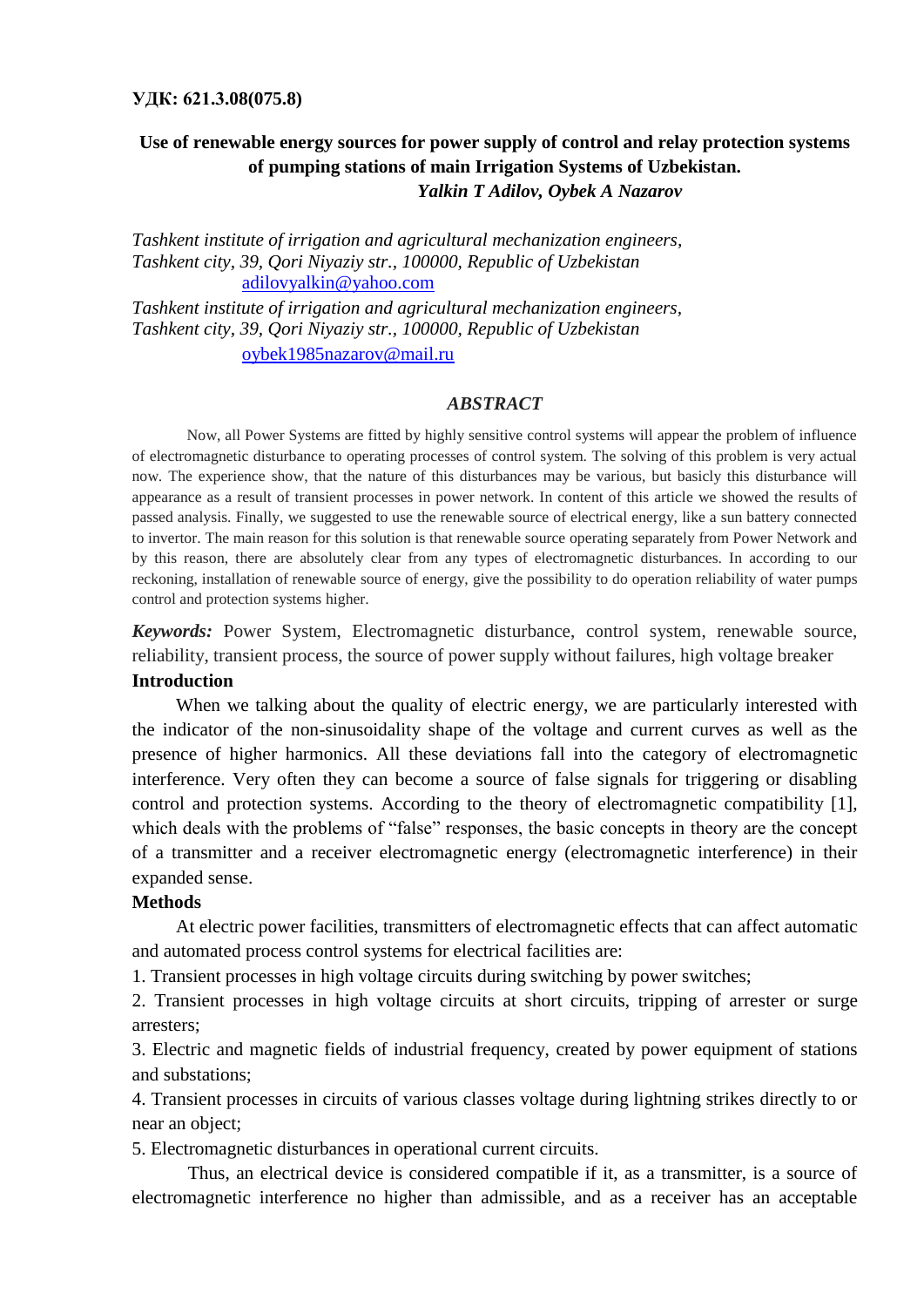sensitivity to extraneous influences, i.e. sufficient noise immunity. Table 1 provides examples of the most common damage caused by electromagnetic interference

|                |                                     |                               | Tab1                        |
|----------------|-------------------------------------|-------------------------------|-----------------------------|
|                | Event,                              | Consequences,                 | Reasons                     |
| $\mathbf{1}$   | a Transformer<br>Switching<br>at    | False operation of relay      | Bad charger. High level of  |
|                | Substation<br>with<br>a<br>gas-     | protection and automation     | impulse noise.              |
|                | insulated(SF6) switchgear           | 110kV<br>line<br>systems.     |                             |
|                |                                     | disconnected                  |                             |
| $\overline{2}$ | Switching 10kV circuit breaker      | False operation of relay      | Impulse noise in a direct   |
|                | on Transformer Substation with      | protection and automation     | current network more than   |
|                | enclosed switchgear                 | 110kV<br>line<br>systems.     | $2$ kV                      |
|                |                                     | disconnected                  |                             |
| $\overline{3}$ | Switching at a Transformer          | electronic relay damage       | level of<br>High<br>impulse |
|                | Substation<br>with<br>a<br>gas-     |                               | noise. Low noise immunity   |
|                | insulated(SF6) switchgear           |                               | of the relay                |
| $\overline{4}$ | Switching at a Transformer          | Automatic<br>density<br>gas   | low noise immunity of the   |
|                | Substation<br>with<br>a<br>gas-     | control<br>system             | equipment.                  |
|                | insulated(SF6) switchgear           | malfunction.<br>110kV         |                             |
|                |                                     | breaker<br>circuit<br>control |                             |
|                |                                     | system is blocked             |                             |
| 5              | Switching<br>Transformer<br>at<br>a | false shutdown of 220kV       | impulse noise in operating  |
|                | Substation<br>with<br>aopen         | switch                        | current circuits            |
|                | switchgear                          |                               |                             |

In addition to the causes of electromagnetic noise shown in Table 1 and characteristic for power distribution networks of electric energy, electromagnetic interference is very common and the sources of which are the environment, in particular: atmospheric electricity, radio and television networks, working electric motors and finally electromagnetic waves from nearby power waves systems. Figure 1 shows the distribution diagram of external electromagnetic noise affecting the control and protection systems of the electric drives of pumping units.

# **Electromagnetic interference (EMI)**



**Fig1.** The sources of EMI out of Power system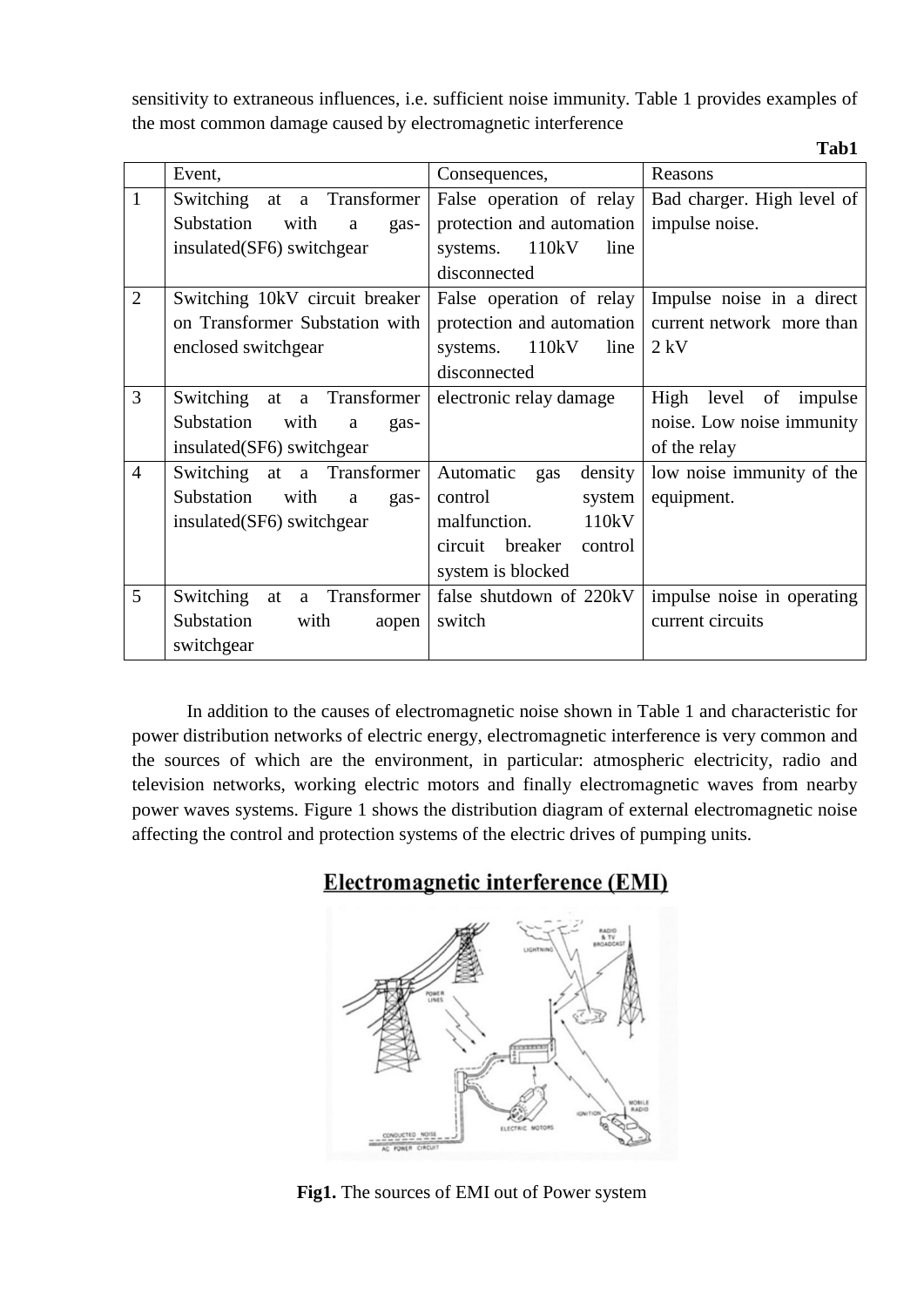

**Fig.2** Forms of EMI

Figure 2 shows the most common forms of electromagnetic interference. To reduce the likelihood of unauthorized operation of the protection and control systems of the pump unit, it is proposed to use as a backup, a completely independent source that minimizes damage from electromagnetic interference, which according to statistics (Tab1) are the consequences of accidents and abnormal modes, the so-called Uninterruptible Power Supply (UPS) is used. [6] The main purpose of the UPS is the generation of electricity, the quality indicators of which, transients in the power system have practically no effect, that is, the UPS cannot be a transmitter of electromagnetic interference. According to [6], an uninterruptible power supply consists of:

1. Independent energy source

2. Energy converters,

3. switches;

4. electricity storage devices (e.g. rechargeable batteries

UPS requirements:

1. The UPS must provide power to an electrical load critical to the presence of power with normal power supply parameters, for example, control circuits of automation control systems.

2. The UPS must be able to adjust its output parameters.

3. The scheme for constructing the UPS should minimize the switching time [5] of the load on the power from independent sources.

The use of the UPS must guarantee the following standards in the power supply:

voltage 220 V  $\pm$  5% (limit values  $\pm$  10%); frequency50 Hz  $\pm$  0.2 Hz (limit values  $\pm$  0.4 Hz); coefficient of non-linear distortion of voltage shape less than 8% (continuous) and less than 12% (short-term).[6]

Sources of electrical energy,which fully comply with the above requirements, as well as guaranteeing the absence of electromagnetic interference, may be renewable sources , like solar battery, wind generator, etc. [3].

In our case, at the Amu-Zang pumping station, located in the Surkhandarya region of Uzbekistan, with a capacity of 6X12.5mW, it receives power from a transformer substation with a capacity of 2x40mW, 110 / 10kV voltage. There are 2 sets of Control LCD 10s cabinets to control the operation main pumps and relay protection cabinets type SHELT. Both systems have a high degree of reliability and are equipped with 2-sided power supply in conjunction with ATSS (Automatic Transfer Switching System).

Based on the foregoing, as well as the amount of solardays a year to power control and protection devices at the Amu-Zang pumping station, as a UPS, we propose to install a set of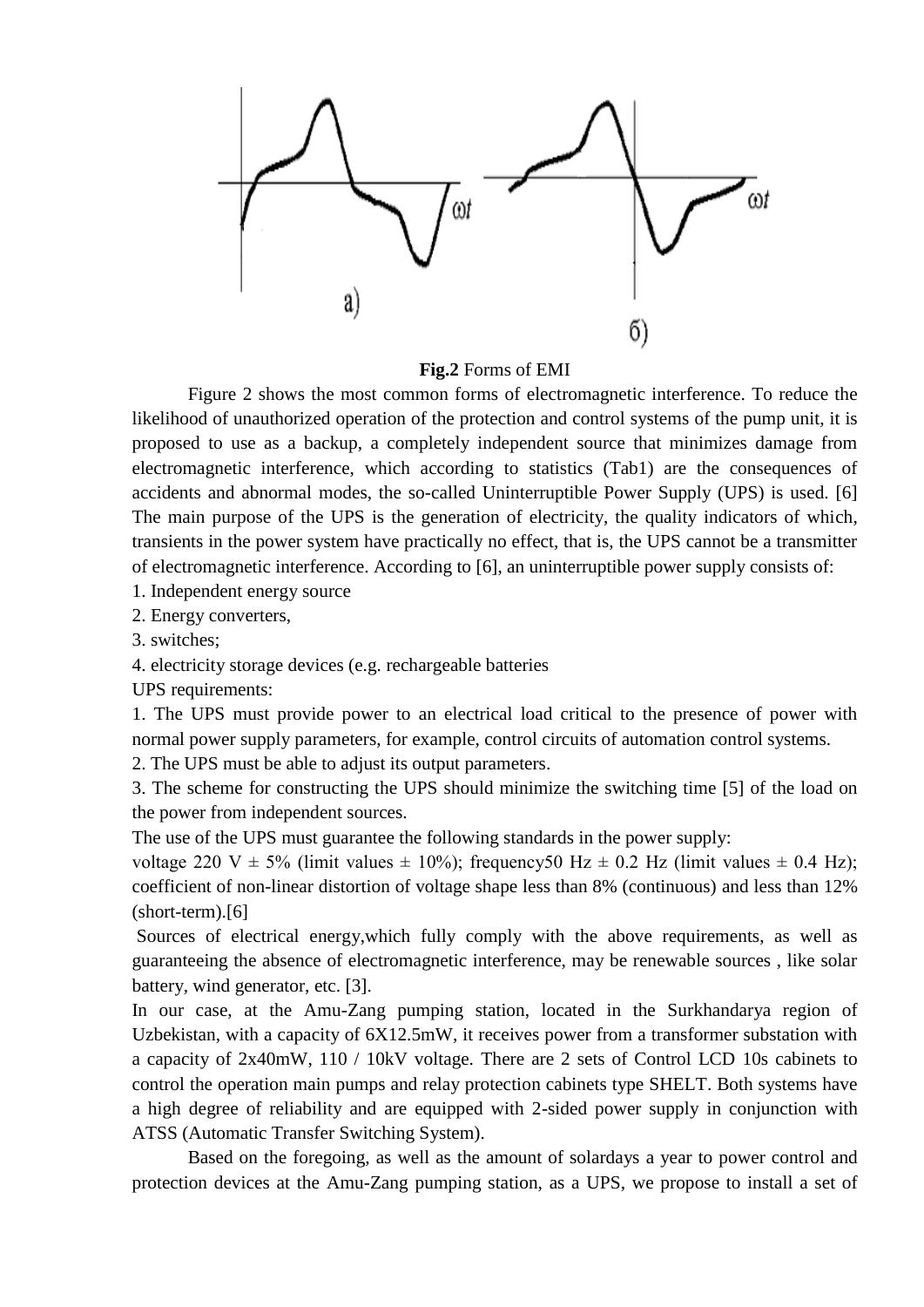Solar battery-network Inverter. General view of the UPS (Solar Battery-Inverter) and block diagram are shown in Figs3.



## **Fig. 3** UPS Solar Battery Inverter

The main indicator of the operation of inverters is the shape of the output voltage and current curves, and most importantly, complete independence from the main electrical networks. Depending on the shape of the curve, inverters are: with a "pure sine wave" at the output and with a "quasi sinusoid" at the output. Inverters with a "pure sine wave" are used to power measuring instruments of high accuracy, because the shape of the current and voltage curves of the inverter is much cleaner than in the general network and is not affected by electromagnetic interference, which is very much in the network. From this point of view, they are suitable for powering the protection and control systems of our pumping station.

## **Conclusion:**

1. The problem of electromagnetic interference for powering control and protection systems is relevant and its relevance increases as systems improve.

2. Today, the use of uninterruptible power supplies (UPS) is the most effective method to improve the reliability of power systems.

3. Using a renewable, non-traditional source of energy to power control and protection systems, we certainly win:

3.1. Increasing the level of reliability due to the guaranteed absence of electromagnetic interference.

3.2. Saving electric energy by supplying control systems during daylight hours from a renewable energy source. Our calculations show a saving of 180 kW / hour of electricity daily.

3.3 To obtain the maximum effect, it is recommended to use a UPS (solar inverter) in the daytime as the main source, in the dark as a backup source. It should be noted that it is in the daytime (working) time that a lot of electromagnetic interference appears in the supply network. In this case, the effect of using the UPS is greatest.

## **Acknowledgements**

The study was supported by TIIAME.